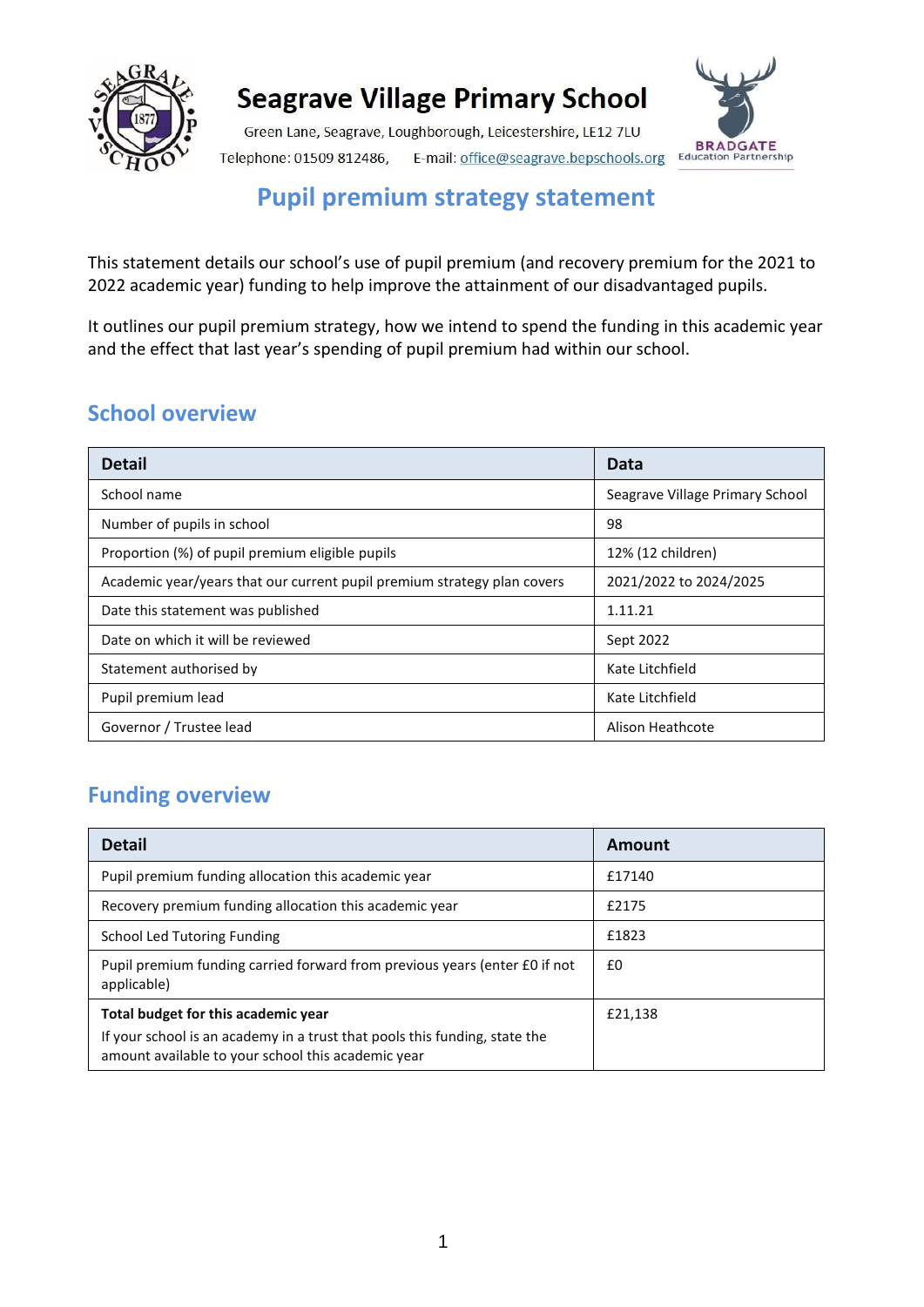

Green Lane, Seagrave, Loughborough, Leicestershire, LE12 7LU Telephone: 01509 812486, E-mail: office@seagrave.bepschools.org



### **Part A: Pupil premium strategy plan**

### **Statement of intent**

Our intention is that all pupils, irrespective of their background or the challenges they face, make good progress and achieve high attainment across all subject areas. The focus of our pupil premium strategy is to support disadvantaged pupils to achieve that goal including progress for those who are already high attainers. This will establish a secure educational pathway, leading to success in the future.

Seagrave's pupil premium plan focuses on high quality teaching within the class with specific attention to areas which disadvantaged pupils need the most support. We endeavour to identify gaps and areas of difficulty as early as possible enabling the right support for all disadvantaged pupils to make good progress. This approach plans to ensure that non-disadvantaged pupils' attainment will be sustained and improved alongside their disadvantaged peers.

It is our intention to ensure all pupils have a positive self-image, resilience and high self-esteem. Some of our most vulnerable children need additional support to achieve this, which is enabled through this plan.

The National-Tutoring programme will also be implemented at Seagrave to target the pupils that have been worse affected, including non-disadvantaged.

Our approach will be rooted in robust diagnostic assessment (Pixl, TA and termly summative assessment). To guarantee their effectiveness we will:

- Ensure all are challenged within lessons and through intervention/tutoring sessions
- Identify needs as early as possible, act on these areas, review and evaluate progress
- Act as a whole school with all staff being accountable for the progress, expectations and outcomes for all pupils.

#### **Challenges**

This details the key challenges to achievement that we have identified among our disadvantaged pupils.

| <b>Challenge</b> | <b>Detail of challenge</b>                                                                                                                                                                                                                                                                                              |
|------------------|-------------------------------------------------------------------------------------------------------------------------------------------------------------------------------------------------------------------------------------------------------------------------------------------------------------------------|
| A                | Low attainment on entry to school - the disadvantage pupils joining the school in EYFS/KS1<br>have needs relating to language development and vocabulary gaps. From baseline<br>assessments and parent interviews we have found that disadvantaged children have had less<br>exposure to stories, rhymes and book talk. |
|                  | Our assessments and observations indicate that the education and wellbeing of many of our<br>disadvantaged pupils have been impacted by partial school closures to a greater extent than<br>for other pupils. These findings are supported by national studies.                                                         |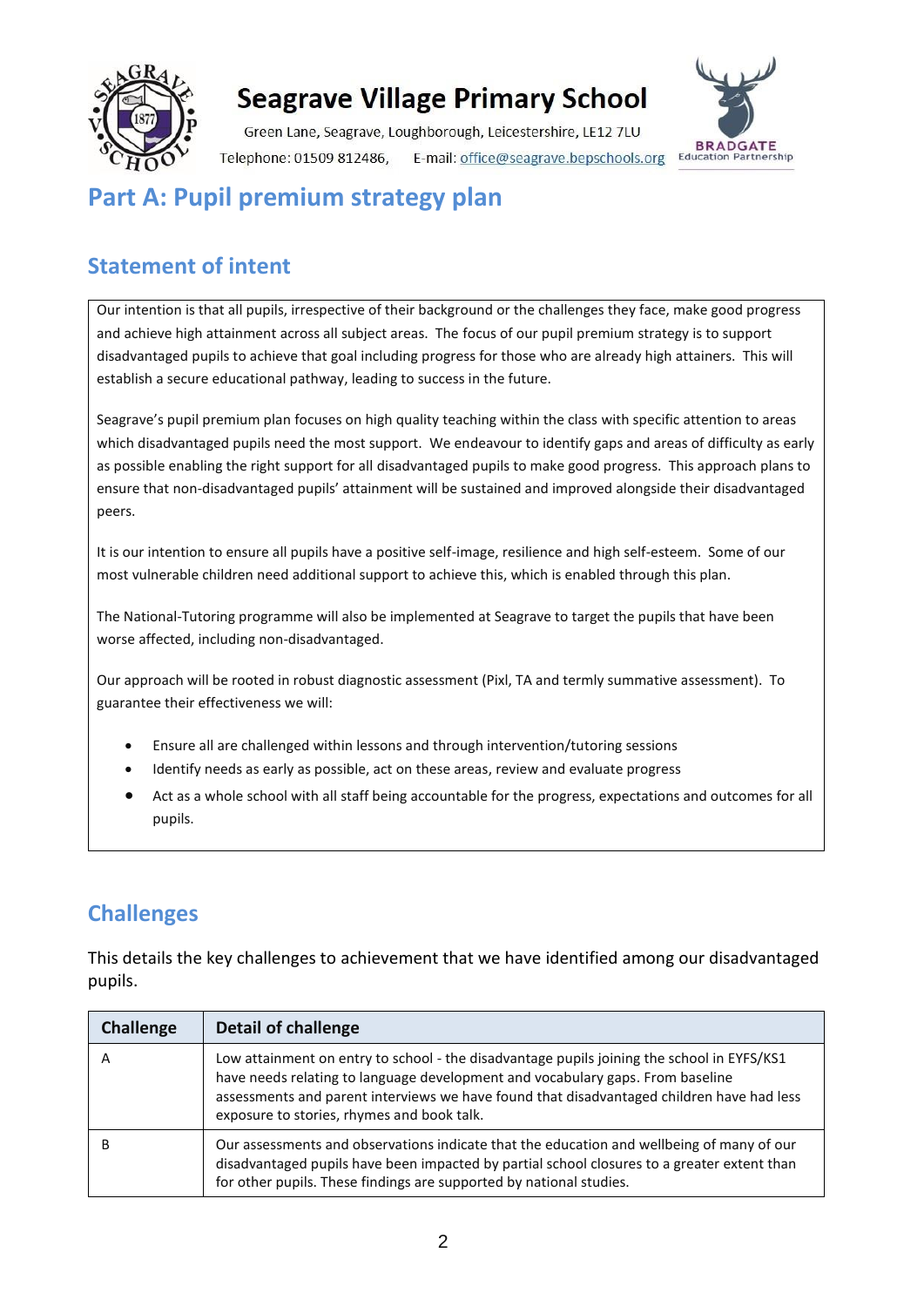

Green Lane, Seagrave, Loughborough, Leicestershire, LE12 7LU



Telephone: 01509 812486, E-mail: office@seagrave.bepschools.org

| This has resulted in significant knowledge gaps leading to pupils falling further behind age-<br>related expectations, especially in some areas of maths (QLA reports) and generally writing<br>standards and stamina are lower than previously.                                                                                                                                                                                                                                                         |
|----------------------------------------------------------------------------------------------------------------------------------------------------------------------------------------------------------------------------------------------------------------------------------------------------------------------------------------------------------------------------------------------------------------------------------------------------------------------------------------------------------|
| There has been an increase in the number of children struggling their mental health over the<br>last 2 years. Some of the children are socially and emotionally more immature and/or<br>vulnerable. Families have requested support and have been referred to Early Help, GP or the<br>school nurse. The concerns have been due to a range of factors including; financial, domestic<br>and mental health issues in the home.<br>This has also impacted the attendance rates for disadvantaged children. |
|                                                                                                                                                                                                                                                                                                                                                                                                                                                                                                          |
| Family challenges and lack of enrichment experiences - through discussion with parents of<br>disadvantaged pupils we identified the need to ensure all aspects of the wider curriculum are<br>accessible for all regardless of the family financial situations. With this in mind all<br>disadvantaged pupils at Seagrave Primary School are given full access to all opportunities that<br>the school provides including peripatetic music lessons, residentials, event and school trips.               |

#### **Intended outcomes**

This explains the outcomes we are aiming for **by the end of our current strategy plan**, and how we will measure whether they have been achieved.

| <b>Intended outcome</b>                                                                                                                                                                                                                   | <b>Success criteria</b>                                                                                                                                                                                                                                                                                                                                                                                                                                                                                                                                                               |
|-------------------------------------------------------------------------------------------------------------------------------------------------------------------------------------------------------------------------------------------|---------------------------------------------------------------------------------------------------------------------------------------------------------------------------------------------------------------------------------------------------------------------------------------------------------------------------------------------------------------------------------------------------------------------------------------------------------------------------------------------------------------------------------------------------------------------------------------|
| A higher rate of children achieving<br>ARE or above across the school for<br>disadvantaged children.<br>Initial focus in all core subjects<br>(reading, writing, phonics and maths)<br>to ensure better access to foundation<br>subjects. | Ensure disadvantaged children are making same or better rate of<br>progress towards ARE as non-disadvantaged children in each class.<br>Early identification - baseline, Pixl, TA<br>Whole class teaching addresses key issues from assessments.<br>Targeted interventions with appropriate planned support in place.<br>2022 - 2025 results see a year on year improvement with all<br>disadvantaged pupils achieving at least ARE with 50% achieving above<br>ARE. For disadvantaged pupils with SEND needs good progress from<br>relative starting points and towards IEP targets. |
| Improved writing development for<br>disadvantaged children                                                                                                                                                                                | Ensure disadvantaged children are making same or better rate of<br>progress as non-disadvantaged children in each class.<br>Writing assessment and GPS tests are at least in line with non-<br>disadvantaged pupils.<br>2022 – 2025 results see a year on year improvement with all<br>disadvantaged pupils achieving at least ARE with 50% achieving above<br>ARE.                                                                                                                                                                                                                   |
| To achieve and sustain pupil well-<br>being, resilience and reduced poor<br>mental health                                                                                                                                                 | Identified children able to fully access the curriculum and feel happy<br>and safe in school.<br>Sustained levels of well-being by 2025 with increased well-being year<br>on year from 2021. Monitored through:<br>Student voice data<br>Parent voice data<br>School staff observations<br>Peer on peer abuse reports                                                                                                                                                                                                                                                                 |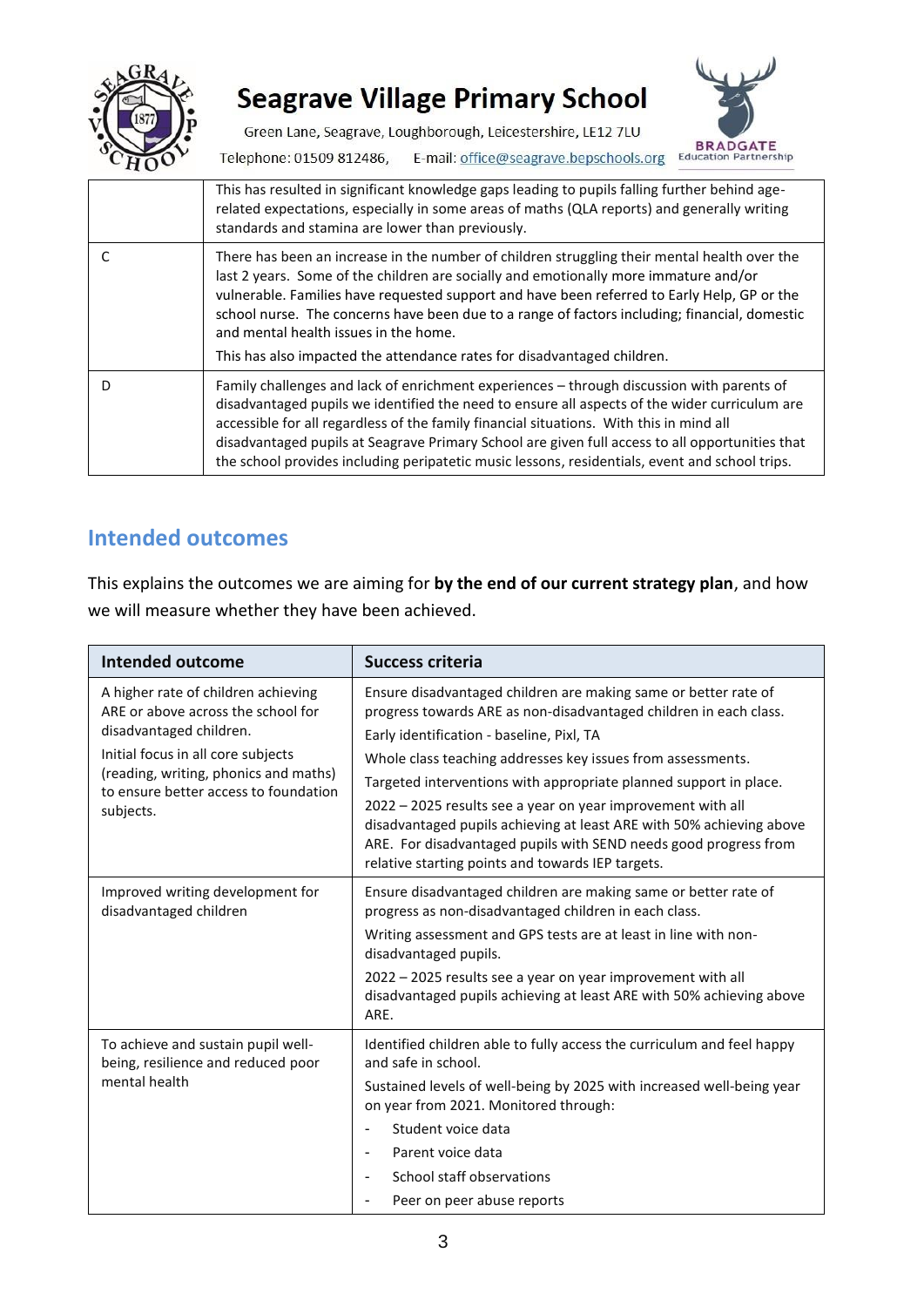

Green Lane, Seagrave, Loughborough, Leicestershire, LE12 7LU



Telephone: 01509 812486, E-mail: office@seagrave.bepschools.org

|                                                                          | Participation in enrichment activities (also see below)<br>۰<br>Introduction of class-based rating scales (class 2 first)<br>٠                                                                                                    |
|--------------------------------------------------------------------------|-----------------------------------------------------------------------------------------------------------------------------------------------------------------------------------------------------------------------------------|
| All disadvantaged children have<br>access to wider curriculum activities | Increased uptake in peripatetic lessons, trips, residential activities.<br>Use of music medals and then moving on to grading - instruments on<br>offer - keyboard, saxophone, keyboard, recorder.<br>Rocksteady Band performances |
| High attendance rates for<br>disadvantaged children - 97% and<br>above   | Reduce persistent absence<br>Accessing support from Trust Attendance Officer<br>Effective use of Arbor to monitor PA/Attendance                                                                                                   |

### **Activity in this academic year**

This details how we intend to spend our pupil premium (and recovery premium funding) **this academic year** to address the challenges listed above.

#### **Teaching**

#### Budgeted cost: £*8070*

| <b>Activity</b>                                                                                                                           | Evidence that supports this approach                                                                                                                                                                                                                                    | <b>Challenge letters</b><br>addressed |
|-------------------------------------------------------------------------------------------------------------------------------------------|-------------------------------------------------------------------------------------------------------------------------------------------------------------------------------------------------------------------------------------------------------------------------|---------------------------------------|
| Coaching provided for<br>teaching assistants directly<br>supporting PP children within<br>class and through pre-<br>teaching and reteach. | Assessment following CV19 (further disruption<br>to face to face time during 2020-21) shows<br>disadvantaged children have more gaps and<br>weaker understanding in core subjects than<br>non-disadvantaged children.<br>Each class teacher plans and monitors the pre- | $A$ $B$                               |
| Staff meeting time to<br>introduce Pixl therapies to<br>target knowledge gaps                                                             | teaching, targeted therapies and in class support.<br>Entry and exit data is provided to the SLT each<br>term.<br>(Pixl QLA, Arbor statement tracking, books and<br>reading records)                                                                                    |                                       |
| CPD opportunities<br>Subject leadership<br>training through BEP<br>TRG per half term and<br>coaching from SLT<br>ELSA training package    | <b>Teaching Assistant Interventions   EEF</b><br>(educationendowmentfoundation.org.uk)                                                                                                                                                                                  |                                       |
| for two members of<br>staff<br>De-escalation training<br>(Team Teach)<br><b>Managing Anxiety</b>                                          |                                                                                                                                                                                                                                                                         |                                       |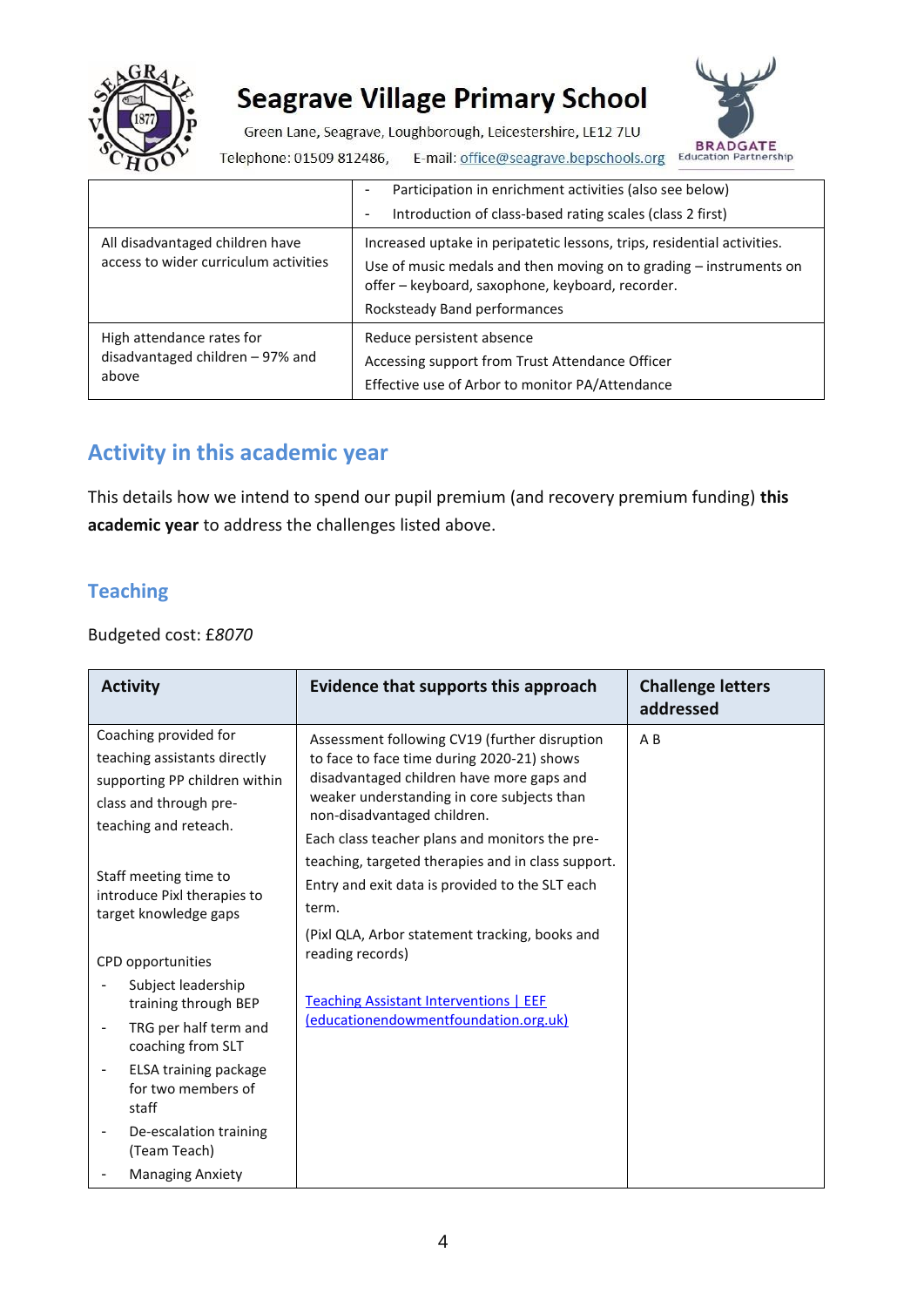

Green Lane, Seagrave, Loughborough, Leicestershire, LE12 7LU



E-mail: office@seagrave.bepschools.org Education Partnership Telephone: 01509 812486,

| ۰ | <b>Senior Mental Health</b> |
|---|-----------------------------|
|   | Lead (DFE Grant)            |

#### **Targeted academic support (for example, tutoring, one-to-one support structured interventions)**

Budgeted cost: £6538 (including £2175 recovery funding plus School Led Tutoring funding £1823)

| <b>Activity</b>                                                                                                                                                                                                               | Evidence that supports this approach                                                                                                                                                                                                                                                                                                                                                         | <b>Challenge</b><br>number(s)<br>addressed |
|-------------------------------------------------------------------------------------------------------------------------------------------------------------------------------------------------------------------------------|----------------------------------------------------------------------------------------------------------------------------------------------------------------------------------------------------------------------------------------------------------------------------------------------------------------------------------------------------------------------------------------------|--------------------------------------------|
| Teaching assistants used for<br>short (age dependant)<br>intervention/boosting/pre-<br>teaching sessions.                                                                                                                     | EEF Research - Feedback<br>Feedback at the point of learning and individual<br>support offer excellent value for money - EFF<br>toolkit.<br><b>Teaching Assistant Interventions   EEF</b><br>(educationendowmentfoundation.org.uk)<br>Pre-teaching raises self-esteem when entering a<br>whole class lesson enabling the child to full access<br>and interactive with quality first teaching | A <sub>B</sub>                             |
| Update to expectations for all<br>pupils in 'The Seagrave Way'<br>Increase in opportunities to<br>write at length.<br>Additional adult - 4 hours a<br>week (autumn term (small<br>group 1:1 work. (covid<br>recovery premium) | Assessments showed an increased gap with<br>disadvantaged children in writing specifically.<br>Effective targeted support through 1:1 and small<br>group teaching planned for and directed by class<br>teacher<br>One to one tuition   EEF<br>(educationendowmentfoundation.org.uk)                                                                                                          | A                                          |
| <b>Tutoring Grant</b><br>Funding used to release class<br>teachers to deliver 1:1 to 1:3<br>(max) intervention. Using<br>Pixl QLA and therapies,<br>writing at length and GPS.                                                | Blocks of tutoring with a specific focus, evaluated<br>every 6 weeks.<br>One to one tuition   EEF<br>(educationendowmentfoundation.org.uk)                                                                                                                                                                                                                                                   | $A$ $B$                                    |
| Oral Language interventions.<br>EYFS and KS1 staff trained to<br>deliver Talk Boost<br>programme                                                                                                                              | EEF Research - Oral language interventions                                                                                                                                                                                                                                                                                                                                                   | A                                          |

#### **Wider strategies (for example, related to attendance, behaviour, wellbeing)**

Budgeted cost: £ 6530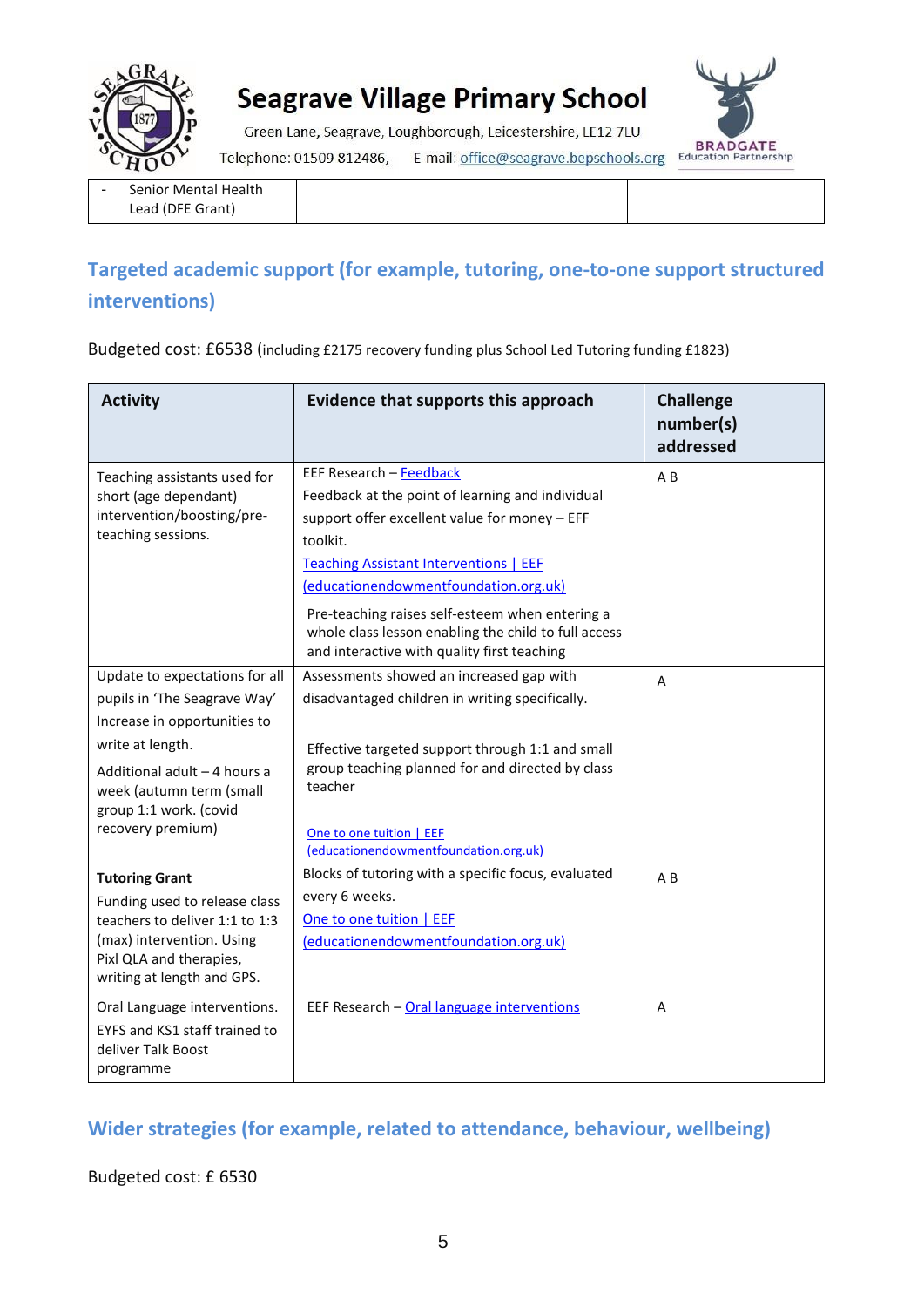

Green Lane, Seagrave, Loughborough, Leicestershire, LE12 7LU Telephone: 01509 812486, E-mail: office@seagrave.bepschools.org BRADGATE



| <b>Activity</b>                                            | Evidence that supports this approach                                                                                                                 | Challenge number(s)<br>addressed |
|------------------------------------------------------------|------------------------------------------------------------------------------------------------------------------------------------------------------|----------------------------------|
| Music tuition for PP pupils -<br>Rocksteady or peripatetic | High levels of wellbeing and self-esteem can<br>support pupils to meet their potential. Learning an<br>instrument and challenging themselves through | D <sub>C</sub>                   |
| Subsidised school<br>trips/residential                     | outdoor activities has shown increased resilience<br>and improved synapse links.<br><b>Arts participation   EEF</b>                                  |                                  |
| Subsidised extracurricular                                 | (educationendowmentfoundation.org.uk)                                                                                                                |                                  |
| clubs                                                      | <b>Outdoor adventure learning   EEF</b><br>(educationendowmentfoundation.org.uk)                                                                     |                                  |
|                                                            | With links to:                                                                                                                                       |                                  |
|                                                            | Metacognition and self-regulation   EEF<br>(educationendowmentfoundation.org.uk)                                                                     |                                  |
| Blocks of forest school                                    | 'Forest Research'                                                                                                                                    | $\mathsf{C}$                     |
| sessions to enable PP                                      | https://www.forestresearch.gov.uk/research/forest-                                                                                                   |                                  |
| children to interact<br>respectfully with their            | schools-impact-on-young-children-in-england-and-                                                                                                     |                                  |
| environment and take                                       | wales/ found that children who struggle in the                                                                                                       |                                  |
| calculated risks in a                                      | classroom can benefit in the following ways:                                                                                                         |                                  |
| supportive environment                                     | Confidence: children had the freedom, time and                                                                                                       |                                  |
| e.g. fire lighting and tool                                | space to learn and demonstrate independence<br>Social skills: children gained increased awareness of                                                 |                                  |
| use.<br>All children have a                                | the consequences of their actions on peers through                                                                                                   |                                  |
| minimum of 6 sessions                                      | team activities such as sharing tools and participat-                                                                                                |                                  |
| each year - blocked half                                   | ing in play                                                                                                                                          |                                  |
| termly.                                                    | Communication: language development was<br>prompted by the children's sensory experiences                                                            |                                  |
|                                                            | Motivation: the woodland tended to fascinate the                                                                                                     |                                  |
|                                                            | children and they developed a keenness to partici-                                                                                                   |                                  |
|                                                            | pate and the ability to concentrate over longer peri-                                                                                                |                                  |
|                                                            | ods of time<br>Physical skills: these improvements were character-                                                                                   |                                  |
|                                                            | ised by the development of physical stamina and                                                                                                      |                                  |
|                                                            | gross and fine motor skills                                                                                                                          |                                  |
|                                                            | Knowledge and understanding: the children<br>developed an interest in the natural surroundings<br>and respect for the environment                    |                                  |
|                                                            | Outdoor adventure learning   EEF<br>(educationendowmentfoundation.org.uk)                                                                            |                                  |
|                                                            | With links to:                                                                                                                                       |                                  |
|                                                            | Metacognition and self-regulation   EEF<br>(educationendowmentfoundation.org.uk)                                                                     |                                  |

**Total budgeted cost: £21138**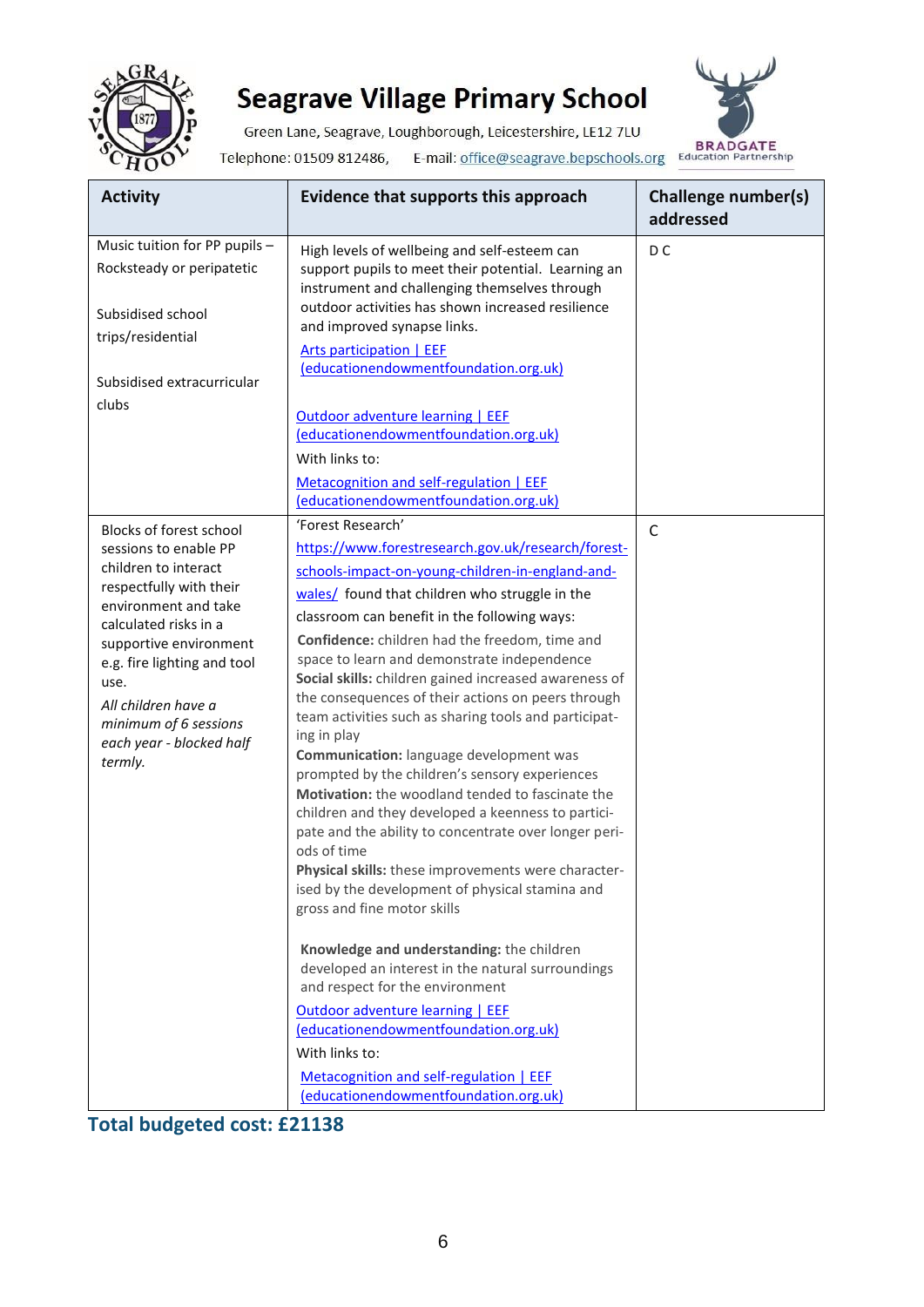

Green Lane, Seagrave, Loughborough, Leicestershire, LE12 7LU Telephone: 01509 812486, E-mail: office@seagrave.bepschools.org



### **Part B: Review of outcomes in the previous academic year**

#### **Pupil premium strategy outcomes**

This details the impact that our pupil premium activity had on pupils in the 2020 to 2021 academic year.

Pupil Premium Strategy Outcomes

Our internal assessments during 2020-21 suggest that the performance of disadvantaged pupils was lower than the previous 2 years particularly in reading and maths (end of KS1 and KS2). This is despite being on track in 2019-20.

Our outcomes are lower than expected mainly due to CV19 impact, which disrupted all areas to some degree. This is evidenced across the country; findings show that closures had the most detrimental impact on disadvantaged children. During this time our school maintained a high-quality curriculum, including in times of closure/partial closure through live virtual teaching, Oak Academy resources and offering our most vulnerable children face to face teaching in school.

Although attainment was lower than expected all disadvantaged children made progress during the year – please see more detail in the tabulations below.

#### END OF KS2 ATTAINMENT – TEACHER ASSESSMSNT DUE TO SUSPENSION OF NATIONAL TESTING Pupils eligible for PP (3 pupils) Pupils not eligible for PP (11 pupils) All Pupils (14 Pupils) % making expected or better than expected attainment in reading 67% 91% 86% % making expected or better than expected attainment in writing 100% 73% 79% % making expected or better than expected attainment in maths 67% 91% 86% % making expected or better than expected attainment in reading, writing and maths combined. 67% 73% 71.4%

#### **Disadvantaged pupil progress scores for last academic year**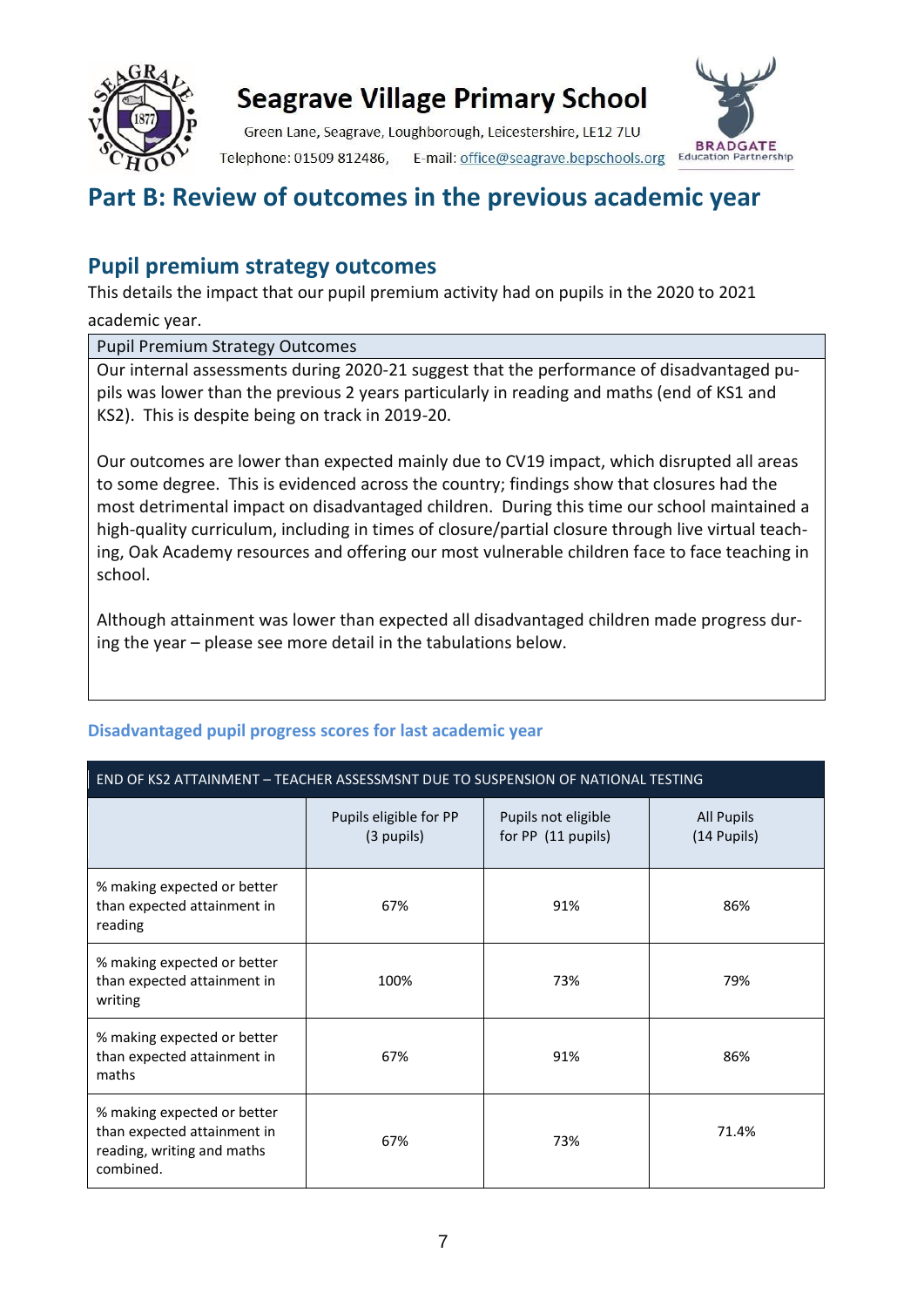

Green Lane, Seagrave, Loughborough, Leicestershire, LE12 7LU Telephone: 01509 812486, E-mail: office@seagrave.bepschools.org



#### **Disadvantaged pupil performance overview for last academic year: Key Stage 1**

| <b>END OF KS1</b>                                                     |                                      |                                        |  |
|-----------------------------------------------------------------------|--------------------------------------|----------------------------------------|--|
|                                                                       | Pupils eligible for PP<br>(1 pupils) | Pupils not eligible for PP (13 pupils) |  |
| % making expected or better<br>than expected attainment in<br>reading | 0%                                   | 69%                                    |  |
| % making expected or better<br>than expected attainment in<br>writing | 0%                                   | 69%                                    |  |
| % making expected or better<br>than expected attainment in<br>maths   | 0%                                   | 85%                                    |  |

| EYFS - ACHIEVEING AT LEAST EXPECTED |                                                    |                                           |  |
|-------------------------------------|----------------------------------------------------|-------------------------------------------|--|
|                                     | Pupils eligible for pupil premium<br>(0 PP pupils) | Pupils not eligible for PP<br>(15 pupils) |  |
| Reading                             | N/A                                                | 87%                                       |  |
| Writing                             | N/A                                                | 80%                                       |  |
| Maths                               | N/A                                                | 93%                                       |  |
| GLD                                 | N/A                                                | 80%                                       |  |

#### **Disadvantaged pupil performance overview for last academic year: Year 1 Phonics**

| YEAR 1 PHONICS SCREENING CHECK*   |                                        |                       |  |
|-----------------------------------|----------------------------------------|-----------------------|--|
| Pupils eligible for PP (4 pupils) | Pupils not eligible for PP (11 pupils) | National average 2019 |  |
| 75%                               | 100%                                   | 82%                   |  |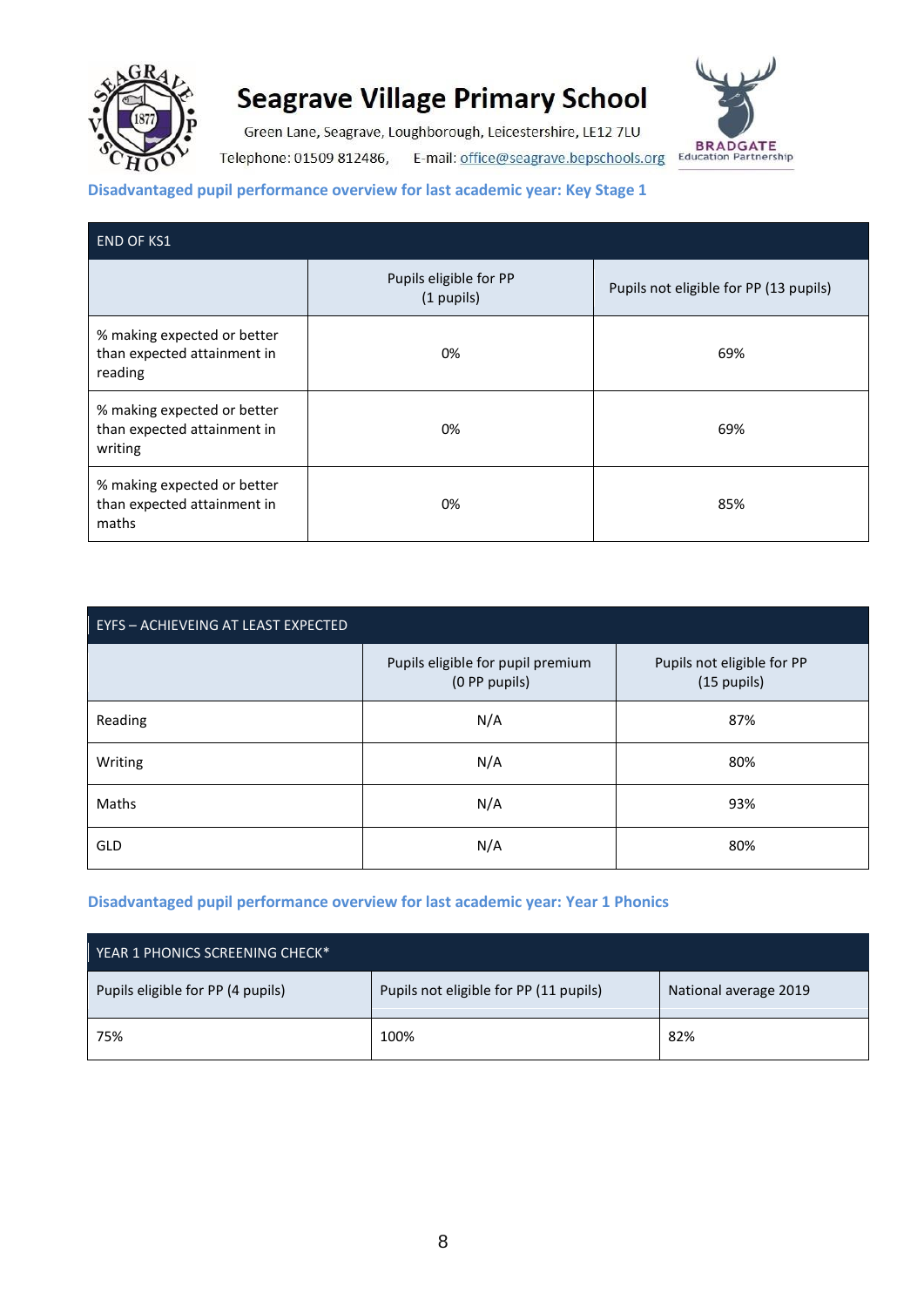

Green Lane, Seagrave, Loughborough, Leicestershire, LE12 7LU E-mail: office@seagrave.bepschools.org BRADGATE Telephone: 01509 812486,



| 1. Review of expenditure                                                                                                                                                                                                                              |                                                                  |                                                                                                                                                                                                                                                                          |                                                                                                                                                                                                                                                                                                                                                                                                  |                                                                              |
|-------------------------------------------------------------------------------------------------------------------------------------------------------------------------------------------------------------------------------------------------------|------------------------------------------------------------------|--------------------------------------------------------------------------------------------------------------------------------------------------------------------------------------------------------------------------------------------------------------------------|--------------------------------------------------------------------------------------------------------------------------------------------------------------------------------------------------------------------------------------------------------------------------------------------------------------------------------------------------------------------------------------------------|------------------------------------------------------------------------------|
| <b>Previous Academic Year</b>                                                                                                                                                                                                                         | 2020-21                                                          |                                                                                                                                                                                                                                                                          |                                                                                                                                                                                                                                                                                                                                                                                                  |                                                                              |
| i. Quality of teaching for all                                                                                                                                                                                                                        |                                                                  |                                                                                                                                                                                                                                                                          |                                                                                                                                                                                                                                                                                                                                                                                                  |                                                                              |
| <b>Action taken</b>                                                                                                                                                                                                                                   |                                                                  |                                                                                                                                                                                                                                                                          | <b>Lessons learned</b>                                                                                                                                                                                                                                                                                                                                                                           | Cost                                                                         |
|                                                                                                                                                                                                                                                       |                                                                  |                                                                                                                                                                                                                                                                          |                                                                                                                                                                                                                                                                                                                                                                                                  |                                                                              |
| Teaching assistants<br>directly supporting<br>PP children within<br>class and through<br>pre-teaching<br>Initial assessment<br>following CV19<br>lockdown shows PP<br>children have more<br>gaps and weaker<br>understanding in<br>maths and reading. | <b>FS</b><br>Y1<br>Y2<br>Y3<br>Y4<br><b>Y5</b><br>Y <sub>6</sub> | <b>Combined RWM progress</b><br>No PP<br>92% made expected or better<br>progress<br>100% made expected or<br>better progress<br>No PP<br>100% made expected or<br>better progress<br>87% made expected or better<br>progress<br>100% made expected or<br>better progress | Progress of all<br>pupils was very<br>good however<br>some still didn't<br>meet ARE<br>despite<br>accelerated<br>progress in all<br>subjects.<br>Progress was<br>slower for all<br>years in writing<br>(this is true of<br>PPG and non<br>PPG and we<br>believe this is<br>the impact of<br>closures and<br>isolation).<br>Further focus on<br>writing required<br>to ensure more<br>pupils meet | <b>Total for</b><br><b>Quality of</b><br><b>Teaching</b><br>for all<br>£1763 |
|                                                                                                                                                                                                                                                       |                                                                  |                                                                                                                                                                                                                                                                          | Impact<br>2 out of the three year 6 pupils met or<br>exceeded ARE in RWM. The third child<br>has significant SEND needs.<br>Progress (taken from TT)                                                                                                                                                                                                                                             | ARE.                                                                         |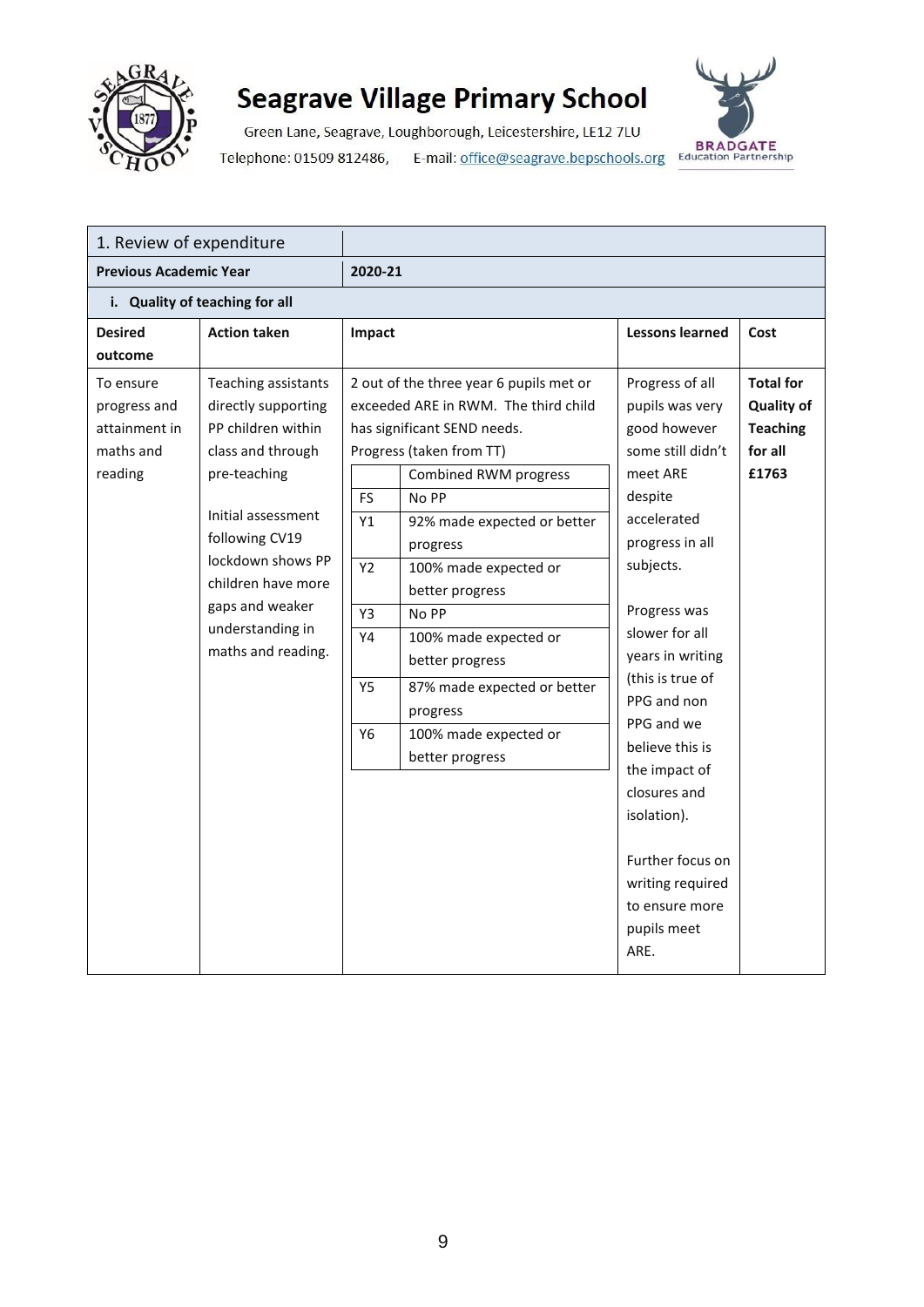

Green Lane, Seagrave, Loughborough, Leicestershire, LE12 7LU Telephone: 01509 812486, E-mail: office@seagrave.bepschools.org



| i.<br><b>Targeted support</b>                                                                |                                                                                                                                                     |                                                                                                                                                                                                                                                                                                              |                                                                                                                                                                                                 |                                                       |
|----------------------------------------------------------------------------------------------|-----------------------------------------------------------------------------------------------------------------------------------------------------|--------------------------------------------------------------------------------------------------------------------------------------------------------------------------------------------------------------------------------------------------------------------------------------------------------------|-------------------------------------------------------------------------------------------------------------------------------------------------------------------------------------------------|-------------------------------------------------------|
| <b>Desired outcome</b>                                                                       | <b>Action taken</b>                                                                                                                                 | Impact                                                                                                                                                                                                                                                                                                       | <b>Lessons learned</b>                                                                                                                                                                          | Cost                                                  |
| Children to make good<br>progress against<br>individual statements in<br>maths and English   | Teaching assistants used<br>for short (age dependant)<br>intervention/boosting/pre-<br>teaching sessions.                                           | All PP children<br>made good<br>progress in RWM -<br>see data above.<br>Intervention<br>planning shows<br>small step progress<br>from entry to exit<br>data.                                                                                                                                                 | Progress was good<br>from relative starting<br>points. Further<br>intensive support<br>required to close the<br>gap further                                                                     | <b>Total for</b><br><b>Targeted support</b><br>£12425 |
| Children to successfully<br>access learning in<br>isolation/lockdown due<br>to CV19 pandemic | Teaching assistants and<br>teachers to support PP<br>families directly.<br>School to provide devices<br>and/or paper-based work<br>to ensure access | All PP children were<br>supported to 'get<br>online' some were<br>given devices, data<br>and routers. All chn<br>were monitored<br>and contacted for<br>support if they<br>didn't make the<br>remote learning<br>sessions. Some<br>families preferred<br>daily 1:1 contact<br>and a paper-based<br>approach. | To ensure all the PP<br>children were able to<br>access and parents felt<br>confident to support<br>their child a variety of<br>approaches and<br>adaptation from school<br>staff was required. |                                                       |
| PP children to make<br>rapid progress in<br>reading following CV19<br>lockdown               | Employment of a reading<br>coach for first six weeks of<br>autumn term to carry out<br>1:1 reading intervention.                                    | 82% of PP children<br>made at lease<br>expected progress<br>in reading.                                                                                                                                                                                                                                      | Very effective role for<br>intensive support.                                                                                                                                                   |                                                       |